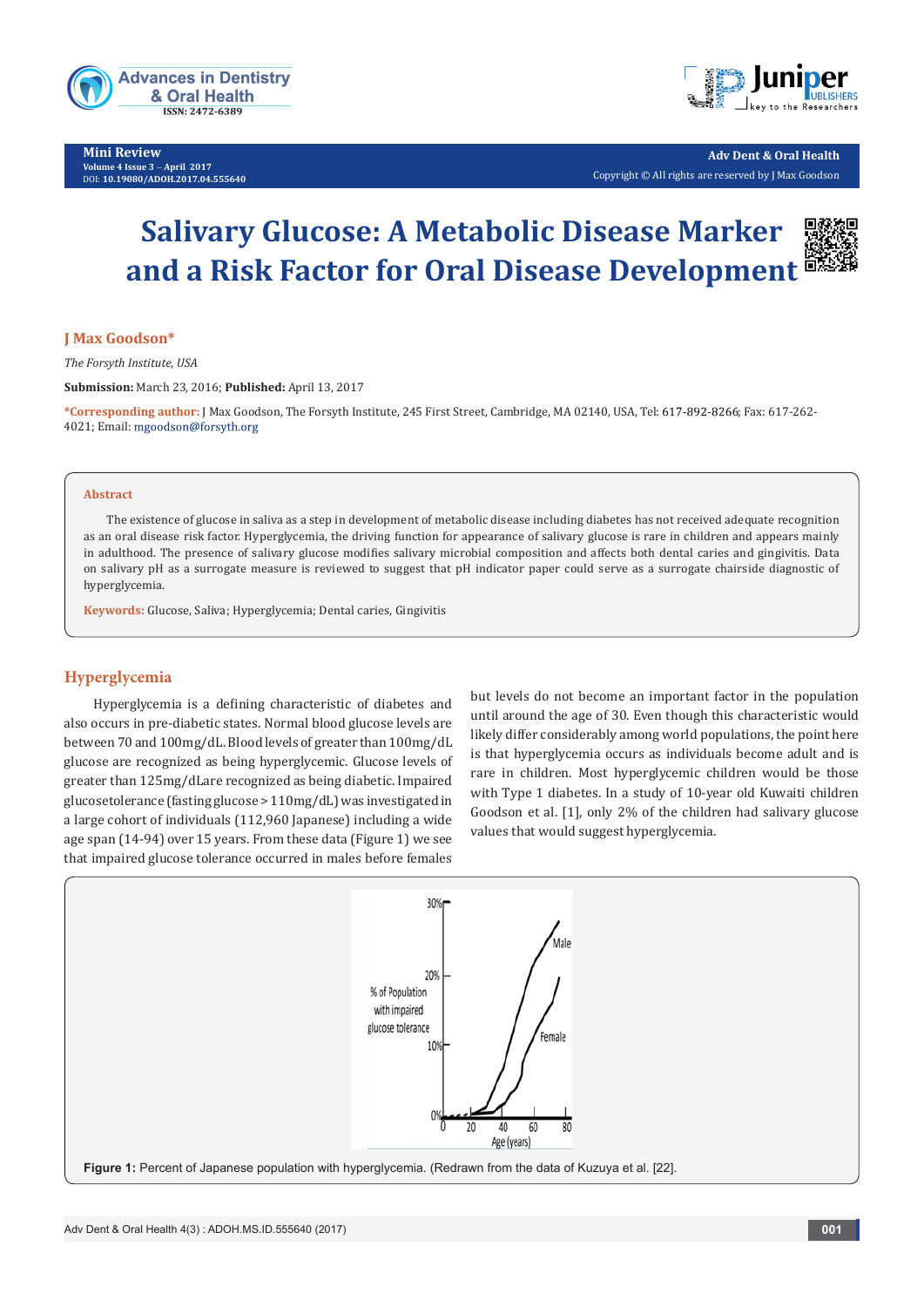### **Salivary Glucose**



Glucose appears in the saliva of individuals (Figure 2) with hyperglycemia Hartman et al. [2]. This model predicts that normal blood glucose does not result in salivary glucose. When blood levels exceed 84.8mg/dL, measureable glucose appeared in saliva. When blood values exceed 100mg/dL, saliva concentrations exceed 1.13mg/dL. It is generally recognized that diabetics have higher salivary concentrations of glucose than in normal subjects Mascarenhas et al. [3]. These values would likely differ considerably among different populations.

When dentists speak, of salivary glucose, it is usually associated with consumption of sweets. Sucrose is cleared from the oral cavity with a halftime of 2.2 minutes Dawes [4]. So, within 5 halftimes (11 minutes) there is essentially no sucrose remaining in the mouth. In contrast, when glucose is excreted into saliva due to metabolic disease, it is present for the entire waking period. Even though salivary glucose concentration in diabetics is low (around 1-3mg/dL) it is present all day. Hence, oral diseases based on bacteria that metabolize glucose would likely be augmented.

#### **Salivary Glucose and Oral Bacteria**



**Figure 3:** Numbers of bacteria reduced by high glucose (A. actinomycetemcomitans), bacteria increased by high glucose (P. micra) and bacteria relatively unchanged by the salivary glucose concentration (S. mutans) Goodson et al. [1].

One of the effects of high glucose is a modification of the salivary microbiota (Figure 3). Most salivary bacteria are reduced by high salivary glucose Goodson et al. [1], some to a greater degree than others. A. actinomycetemcomitans is among the most sensitive to salivary glucose. S. mutans and P micra by comparison are relatively resistant to change by salivary glucose. Hence, one effect of salivary glucose is to change the oral microbial composition. It is proposed that this reduction in bacterial numbers is the result of salivary acidification by the conversion of salivary glucose to short-chain fatty acids.

The measurement of bacterial numbers is a crude measure of bacterial effect. It is likely that he continuous presence of glucose in saliva would also modify the metabolic nature of many oral bacteria. For example, glutamate oxaloacetate transaminase (GOT) and glutamate pyruvate transaminase (GPT) levels in saliva were different in diabetics compared to non-diabetics Verma et al. [5].

#### **Salivary Glucose and Clinical Response**



**Figure 4:** Effect of high salivary glucose on dental caries and gingivitis. Dental decay (percent of teeth decayed) and gingivitis (percent of red gingival sites) are both significantly (p<0.001) increased by high salivary glucose Goodson et al. [1]. Whiskers represent the standard error of the mean. High glucose is ≥ 1mg/ dL, low glucose is ≤0.05mg/dL.

 The effects of high salivary glucose on oral disease are a significant increase in both dental caries and gingivitis (Figure 4). The number of carious lesions per tooth increased from 5.43% decayed to 8.35% decayed. The gingival redness increased from 72.55% of sites to 78.58%. Measurement of salivary glucose is technically difficult because of its low concentration (often less than 1mg/dL and seldom more than 3mg/dL). In our studies of Kuwaiti children, we used a glucose oxidase method with a fluorescent label implemented on a robotic chemical platform. In addition, we boiled samples to denature enzymes such as catalyse that interfered with our assay and to kill bacteria that might consume glucose in the saliva sample. A chairside equivalent of this assay has not been devised. There may be, however, a reasonable chairside surrogate measure for salivary glucose, namely salivary pH (Table 1).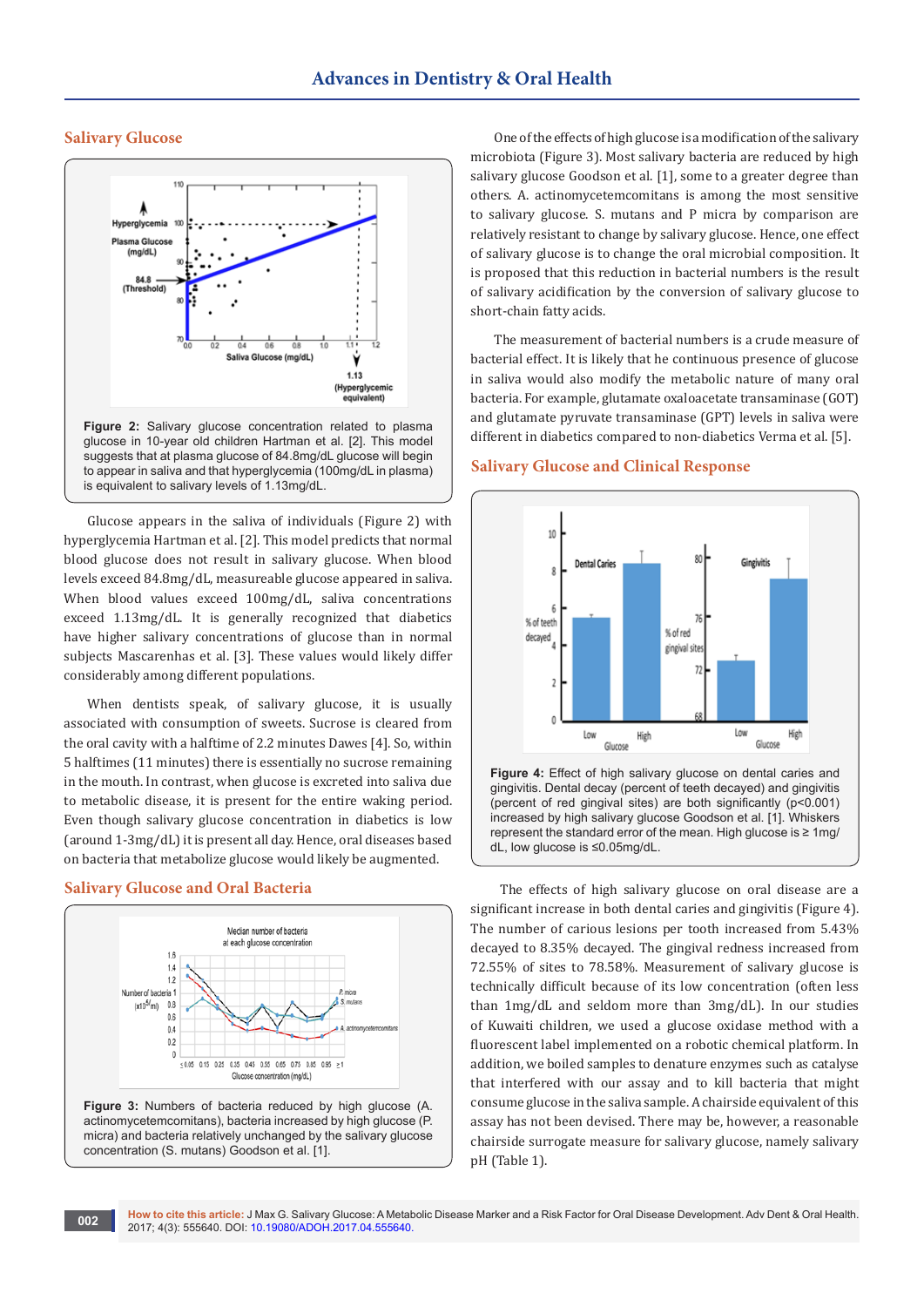## **Salivary Ph and Diabetes**

**Table 1:** Salivary pH of normal and diabetic subjects (mean ± S.D. (N)).

| N <sub>o</sub> | <b>Normal</b>            | <b>Diabetic</b>       | Reference                       |
|----------------|--------------------------|-----------------------|---------------------------------|
| $\mathbf{1}$   | $7.697 \pm 0.6(26)$      | $7.552 \pm 0.6$ (48)  | Aitken-Saavedra et<br>al. $[1]$ |
| 2              | $8.43 \pm 0.32$<br>(22)  | $7.87 \pm 0.57$ (27)  | Eltas et al. [15]               |
| 3              | $6.69 \pm 0.45$ (21)     | $6.11 \pm 0.21$ (26)  | Hegde et al. [16]               |
| $\overline{4}$ | $7.38 \pm 0.48$<br>(149) | $7.11 \pm 0.56$ (145) | Huang et al. [17]               |
| 5              | $7.18 \pm 0.98 - 300$    | $5.99 \pm 0.24$ (400) | Jawed et al. [18]               |
| 6              | $7.3 \pm 0.6$ (20)       | $6.9 \pm 0.6$ (23)    | Koc Ozturk et al. [7]           |
| $\overline{7}$ | $7.09 \pm 0.29$<br>(30)  | $6.69 \pm 0.35$ (30)  | Prathibha et al. [19]           |
| 8              | $7.07 \pm 0.27$<br>(100) | $6.41 \pm 0.63$ (100) | Rai et al. [8]                  |
| 9              | 6.793 (143)              | 6.637(55)             | Tremblay et al. [20]            |
| 10             | $7.08 \pm 0.30$<br>(21)  | $6.89 \pm 0.58$ (20)  | Lopez et al. $[21]$             |
| Mean           | 7.3                      | 6.8                   |                                 |

 Casual inspection of the data of Table 1 would suggest that a salivary pH lower than 7 could be diabetic. It has been suggested that salivary pH could be used as a simple screening measure for detection of metabolic syndrome or diabetes Aitken-Saavedra et al. [6]. Reported differences are of sufficient magnitude to be measured by pH paper Koc Ozturk et al. [7]; Rai et al. [8] where it served as a simple chairside diagnostic. There are other conditions associated with lowered saliva pH. These include oral cancer Ramya et al. [9] and ionizing radiation exposure Vuotila et al. [10], mouth breathing Choi et al. [11], bulimia Paszynska et al. [12], gastroesophageal reflux disease Preetha et al. [13] and consumption of juices and cola-based beverages Tenuta et al. [14].

#### **Conclusion**

The added intraoral disease risk associated with hyperglycemia found in both diabetic and prediabetic states should be a recognized oral disease risk factor that may be evaluated by measurement of saliva pH.

#### **References**

- 1. [Goodson JM, Hartman ML, Shi P, Hasturk H, Yaskell T, et al. \(2017\)](https://www.ncbi.nlm.nih.gov/pubmed/28249034)  [The salivary microbiome is altered in the presence of a high salivary](https://www.ncbi.nlm.nih.gov/pubmed/28249034)  [glucose concentration. PloS one 12\(3\): e0170437.](https://www.ncbi.nlm.nih.gov/pubmed/28249034)
- 2. [Hartman ML, Goodson JM, Barake R, Alsmadi O, Ariga J, et al. \(2015\)](https://www.ncbi.nlm.nih.gov/pubmed/25565874)  [Salivary glucose concentration exhibits threshold kinetics in normal](https://www.ncbi.nlm.nih.gov/pubmed/25565874)[weight, overweight, and obese children. Diabetes Metab Syndr Obes 8:](https://www.ncbi.nlm.nih.gov/pubmed/25565874)  [9-15.](https://www.ncbi.nlm.nih.gov/pubmed/25565874)
- 3. [Mascarenhas P, Fatela B, Barahona I \(2014\) Effect of diabetes mellitus](https://www.ncbi.nlm.nih.gov/pubmed/25025218)  [type 2 on salivary glucose--a systematic review and meta-analysis of](https://www.ncbi.nlm.nih.gov/pubmed/25025218)  [observational studies. PloS one 9\(7\): e101706.](https://www.ncbi.nlm.nih.gov/pubmed/25025218)
- 4. [Dawes C \(2008\) Salivary flow patterns and the health of hard and soft](https://www.ncbi.nlm.nih.gov/pubmed/18460676)  [oral tissues. J Am Dent Assoc 139: 18S-24S.](https://www.ncbi.nlm.nih.gov/pubmed/18460676)
- 5. [Verma M, Metgud R, Madhusudan AS, Verma N, Saxena M, et al. \(2014\)](https://www.ncbi.nlm.nih.gov/pubmed/24849491)  [A comparative study of glutamate oxaloacetate transaminase \(got\) and](https://www.ncbi.nlm.nih.gov/pubmed/24849491)  [glutamate pyruvate transaminase \(gpt\) levels in the saliva of diabetic](https://www.ncbi.nlm.nih.gov/pubmed/24849491)  [and normal patients. Biotech Histochem 89\(7\): 529-534.](https://www.ncbi.nlm.nih.gov/pubmed/24849491)
- 6. [Verma M, Metgud R, Madhusudan AS, Verma N, Saxena M, et al. \(2014\)](https://www.ncbi.nlm.nih.gov/pubmed/24849491)  [A comparative study of glutamate oxaloacetate transaminase \(got\) and](https://www.ncbi.nlm.nih.gov/pubmed/24849491)  [glutamate pyruvate transaminase \(gpt\) levels in the saliva of diabetic](https://www.ncbi.nlm.nih.gov/pubmed/24849491)  [and normal patients. Biotech Histochem 89\(7\): 529-534.](https://www.ncbi.nlm.nih.gov/pubmed/24849491)
- 7. [Koc OL, Ulucan K, Akyuz S, Furuncuoglu H, Bayer H, et al. \(2012\) The](https://www.ncbi.nlm.nih.gov/pubmed/22198626)  [investigation of genetic polymorphisms in the carbonic anhydrase vi](https://www.ncbi.nlm.nih.gov/pubmed/22198626)  [gene exon 2 and salivary parameters in type 2 diabetic patients and](https://www.ncbi.nlm.nih.gov/pubmed/22198626)  [healthy adults. Mol Biol Rep 39\(5\): 5677-5682.](https://www.ncbi.nlm.nih.gov/pubmed/22198626)
- 8. [Rai K, Hegde AM, Kamath A, Shetty S \(2011\) Dental caries and salivary](https://www.ncbi.nlm.nih.gov/pubmed/22524081)  [alterations in type i diabetes. J Clin Pediatr Dent 36\(2\): 181-184.](https://www.ncbi.nlm.nih.gov/pubmed/22524081)
- 9. [Ramya AS, Uppala D, Majumdar S, Surekha C, Deepak KG \(2015\) Are](https://www.ncbi.nlm.nih.gov/pubmed/26258019)  [salivary amylase and ph - prognostic indicators of cancers?. J Oral Biol](https://www.ncbi.nlm.nih.gov/pubmed/26258019)  [Craniofac Res 5\(2\): 81-85.](https://www.ncbi.nlm.nih.gov/pubmed/26258019)
- 10. Vuotila T, Ylikontiola L, Sorsa T, Luoto H, Hanemaaijer R, et al. (2002) The relationship between mmps and ph in whole saliva of radiated head and neck cancer patients. J Oral Pathol Med 31(6): 329-338.
- 11. [Choi JE, Waddell JN, Lyons KM, Kieser JA \(2015\) Intraoral ph and](https://www.ncbi.nlm.nih.gov/pubmed/26666708)  [temperature during sleep with and without mouth breathing. J Oral](https://www.ncbi.nlm.nih.gov/pubmed/26666708)  [Rehabil 43\(5\): 356-363.](https://www.ncbi.nlm.nih.gov/pubmed/26666708)
- 12. [Paszynska E, Slopien A, Weglarz M, Linden RW \(2015\) Parotid salivary](https://www.ncbi.nlm.nih.gov/pubmed/26488347)  [parameters in bulimic patients - a controlled clinical trial. Psychiatr Pol](https://www.ncbi.nlm.nih.gov/pubmed/26488347)  [49\(4\): 709-720.](https://www.ncbi.nlm.nih.gov/pubmed/26488347)
- 13. [Preetha A, Sujatha D, Patil BA, Hegde S \(2015\) Oral manifestations in](https://www.ncbi.nlm.nih.gov/pubmed/25945775)  [gastroesophageal reflux disease. Gen Dent 63\(3\): e27-31.](https://www.ncbi.nlm.nih.gov/pubmed/25945775)
- 14. [Tenuta LM, Fernandez CE, Brandao AC, Cury JA \(2015\) Titratable](https://www.ncbi.nlm.nih.gov/pubmed/25715032)  [acidity of beverages influences salivary ph recovery. Brazilian oral](https://www.ncbi.nlm.nih.gov/pubmed/25715032)  [research, pp. 29.](https://www.ncbi.nlm.nih.gov/pubmed/25715032)
- 15. [Eltas A, Tozoglu U, Keles M, Canakci V \(2012\) Assessment of oral health](https://www.ncbi.nlm.nih.gov/pubmed/21632442/)  [in peritoneal dialysis patients with and without diabetes mellitus. Perit](https://www.ncbi.nlm.nih.gov/pubmed/21632442/)  [Dial Int 32\(1\): 81-85.](https://www.ncbi.nlm.nih.gov/pubmed/21632442/)
- 16. [Hegde A, Shenoy R, D'Mello P, Smitha A, Tintu A, et al. \(2010\) Alternative](http://www.alliedacademies.org/articles/alternative-markers-of-glycemic-status-in-diabetes-mellitus.pdf)  [markers of glycemic status in diabetes mellitus. Biomedical Research](http://www.alliedacademies.org/articles/alternative-markers-of-glycemic-status-in-diabetes-mellitus.pdf)  [21\(3\): 252-256.](http://www.alliedacademies.org/articles/alternative-markers-of-glycemic-status-in-diabetes-mellitus.pdf)
- 17. [Huang JH, Liu Y, Liu HW \(2012\) comparative study on oral candidal](https://www.ncbi.nlm.nih.gov/pubmed/22932482)  [infection in individuals with diabetes mellitus and impaired glucose](https://www.ncbi.nlm.nih.gov/pubmed/22932482)  [regulation. Zhonghua Kou Qiang Yi Xue Za Zhi 47\(6\): 335-339.](https://www.ncbi.nlm.nih.gov/pubmed/22932482)
- 18. [Jawed M, Khan RN, Shahid SM, Azhar A \(2012\) Protective effects of](https://www.ncbi.nlm.nih.gov/pubmed/22778718)  [salivary factors in dental caries in diabetic patients of pakistan. Exp](https://www.ncbi.nlm.nih.gov/pubmed/22778718)  [Diabetes Res 2012: 947304.](https://www.ncbi.nlm.nih.gov/pubmed/22778718)
- 19. [Prathibha KM, Johnson P, Ganesh M, Subhashini AS \(2013\) Evaluation](https://www.ncbi.nlm.nih.gov/pubmed/24086848/)  [of salivary profile among adult type 2 diabetes mellitus patients in](https://www.ncbi.nlm.nih.gov/pubmed/24086848/)  [south india. J Clin Diagn Res 7\(8\): 1592-1595.](https://www.ncbi.nlm.nih.gov/pubmed/24086848/)
- 20. [Tremblay M, Brisson D, Gaudet D \(2012\) Association between salivary](https://www.ncbi.nlm.nih.gov/pubmed/22958748)  [ph and metabolic syndrome in women: A cross-sectional study. BMC](https://www.ncbi.nlm.nih.gov/pubmed/22958748)  [oral health 12\(1\): 40.](https://www.ncbi.nlm.nih.gov/pubmed/22958748)
- 21. [Lopez ME, Colloca ME, Paez RG, Schallmach JN, Koss MA, et al. \(2003\)](https://www.ncbi.nlm.nih.gov/pubmed/12656461)  [Salivary characteristics of diabetic children. Braz Dent J 14\(1\): 26-31.](https://www.ncbi.nlm.nih.gov/pubmed/12656461)
- 22. [Kuzuya M, Ando F, Iguchi A, Shimokata H \(2007\) Age-specific change of](https://www.ncbi.nlm.nih.gov/pubmed/16828779)  [prevalence of metabolic syndrome: Longitudinal observation of large](https://www.ncbi.nlm.nih.gov/pubmed/16828779)  [japanese cohort. Atherosclerosis 191\(2\): 305-312.](https://www.ncbi.nlm.nih.gov/pubmed/16828779)